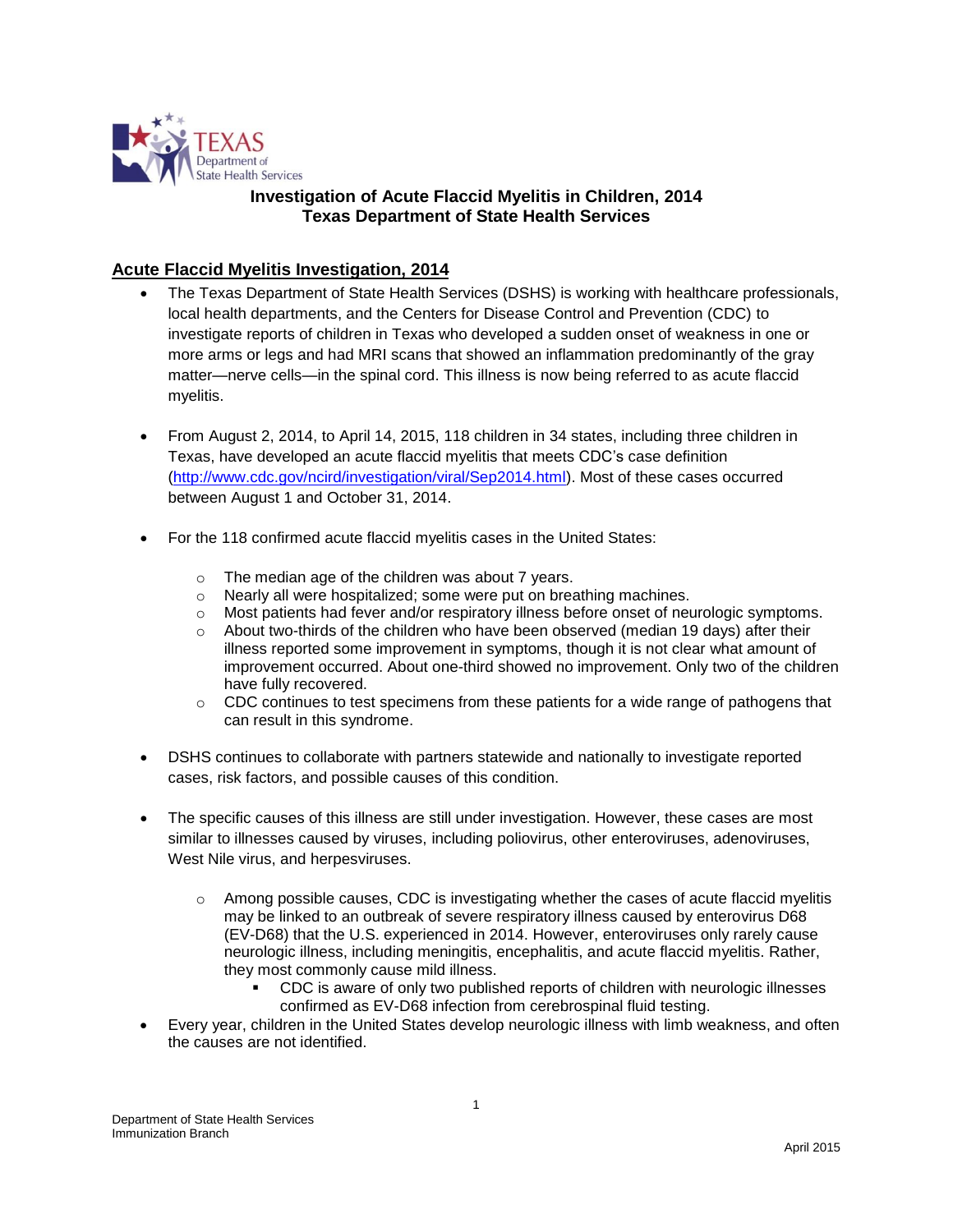- o Such illnesses can result from a variety of causes, including viral infections, environmental toxins, genetic disorders, and Guillain-Barré syndrome, a neurologic disorder caused by an abnormal immune response that attacks the body's nerves.
- For updates on the national investigation of acute flaccid myelitis, please visit [http://www.cdc.gov/ncird/investigation/viral/sep2014.html.](http://www.cdc.gov/ncird/investigation/viral/sep2014.html)

### **Health Advisory**

- On September 26, 2014, CDC issued a Health Advisory to healthcare professionals nationwide to be vigilant for and report cases of acute flaccid myelitis that meet CDC's case definition. DSHS communicated this information to public health partner organizations the same day as its release.
	- o The Health Advisory was issued after CDC received a report on September 12, 2014 from the Colorado Department of Public Health and Environment (CDPHE) about a cluster of nine children at a hospital who developed a sudden unexplained onset of this illness**.**

### **Guidance for Healthcare Professionals**

#### **Clinicians should:**

- Be vigilant for and immediately report to their local health department any patients who meet the following case definition, using a patient summary form available on CDC's website [\(http://www.cdc.gov/ncird/investigation/viral/sep2014/hcp.html\)](http://www.cdc.gov/ncird/investigation/viral/sep2014/hcp.html):
	- 1. Patients ≤21 years of age,
	- 2. Acute onset of focal limb weakness,
	- 3. Occurring on or after August 1, 2014, **and**
	- 4. A magnetic resonance image (MRI) showing a spinal cord lesion largely restricted to gray matter.
- Consult with their local health department for laboratory testing of stool, respiratory, and cerebrospinal fluid specimens for enteroviruses (including poliovirus), West Nile virus, and other known infectious etiologies for patients meeting the above case definition.
- Refer to CDC's "Interim Considerations for Clinical Management of Patients with Acute Flaccid Myelitis," released November 7 with consensus from experts in infectious diseases, neurology, pediatrics, critical care medicine, public health epidemiology and virology [\(http://www.cdc.gov/ncird/downloads/acute-flaccid-myelitis.pdf\)](http://www.cdc.gov/ncird/downloads/acute-flaccid-myelitis.pdf).

#### **Guidance for the General Public**

**Clinicians should communicate the following information to their patients:** 

- If a child appears to have a sudden onset of weakness in arms or legs, caregivers should contact a healthcare provider to have the child assessed for possible neurologic illness.
- Being up to date on all recommended vaccinations is essential to prevent a number of severe diseases including polio, which can cause acute flaccid paralysis, and numerous other vaccinepreventable diseases that can cause severe illness and death.
- You can help protect yourself and others from viral infections in general by
	- o Washing your hands often with soap and water,
	- o Avoiding close contact with sick people, and
	- o Disinfecting frequently touched surfaces.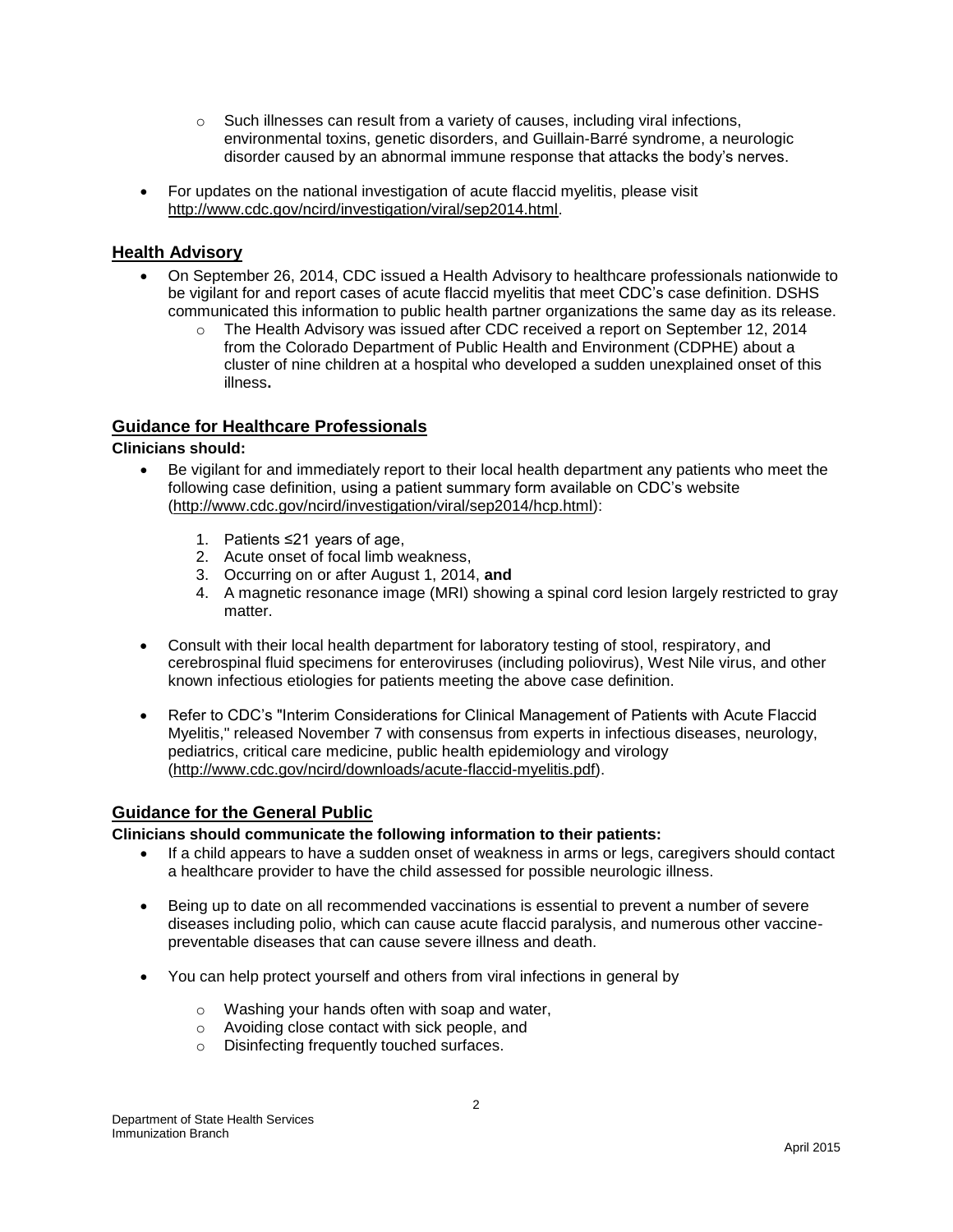You can protect yourself from mosquito-borne viruses, such as West Nile virus, by using mosquito repellent, and staying indoors at dusk and dawn, which is the prime period that mosquitoes bite.

### **What Texas is Doing**

#### **Texas health departments are:**

- Requesting that healthcare professionals be vigilant for and report cases of acute flaccid myelitis to their local health department
- Working with healthcare professionals to investigate suspected cases, including coordinating specimen collection, shipping, and testing for stool, respiratory, and cerebrospinal fluid specimens from the children with acute flaccid myelitis
- Providing information to healthcare professionals, policymakers, the general public, and partners

### **What CDC is Doing**

**CDC is:**

- Verifying reports of cases of acute flaccid myelitis using CDC's case definition
- Working with healthcare professionals and state and local health departments to investigate and better understand the cases of acute flaccid myelitis, including potential causes and how often the illness occurs
- Testing specimens, including stool, respiratory and cerebrospinal fluid, from the children with acute flaccid myelitis
- Providing information to healthcare professionals, policymakers, general public, and partners in various formats, such as the Morbidity and Mortality Weekly Report, health alerts, websites, social media, and presentations.
- Pursuing a multi-pronged approach to further explore the potential association of acute flaccid myelitis (AFM) with enterovirus D68 (EV-D68) and other etiologies as well as risk factors for AFM. This includes:
	- $\circ$  Working with colleagues within the Council of State and Territorial Epidemiologists (CSTE) to standardize a national case definition for AFM
	- o Working with sentinel states to prospectively identify cases of AFM to better understand the baseline rate for AFM
	- $\circ$  Planning, in collaboration with several academic institutions, a study to retrospectively review pediatric spinal MRIs from the past 10 years to determine the past occurrence of MRIs consistent with AFM
	- $\circ$  Planning to work with state and local health partners and clinicians to gather data on the eventual long-term neurologic and functional outcomes of these children to determine whether or not they recover from their limb weakness. Protocols for these activities are under development.

#### **More information**

 *Notes from the Field:* Acute Flaccid Myelitis Among Persons Aged ≤21 Years— United States, August 1–November 13, 2014, MMWR, January 9, 2015 [\(http://www.cdc.gov/mmwr/preview/mmwrhtml/mm6353a3.htm?s\\_cid=mm6353a3\\_w\)](http://www.cdc.gov/mmwr/preview/mmwrhtml/mm6353a3.htm?s_cid=mm6353a3_w)